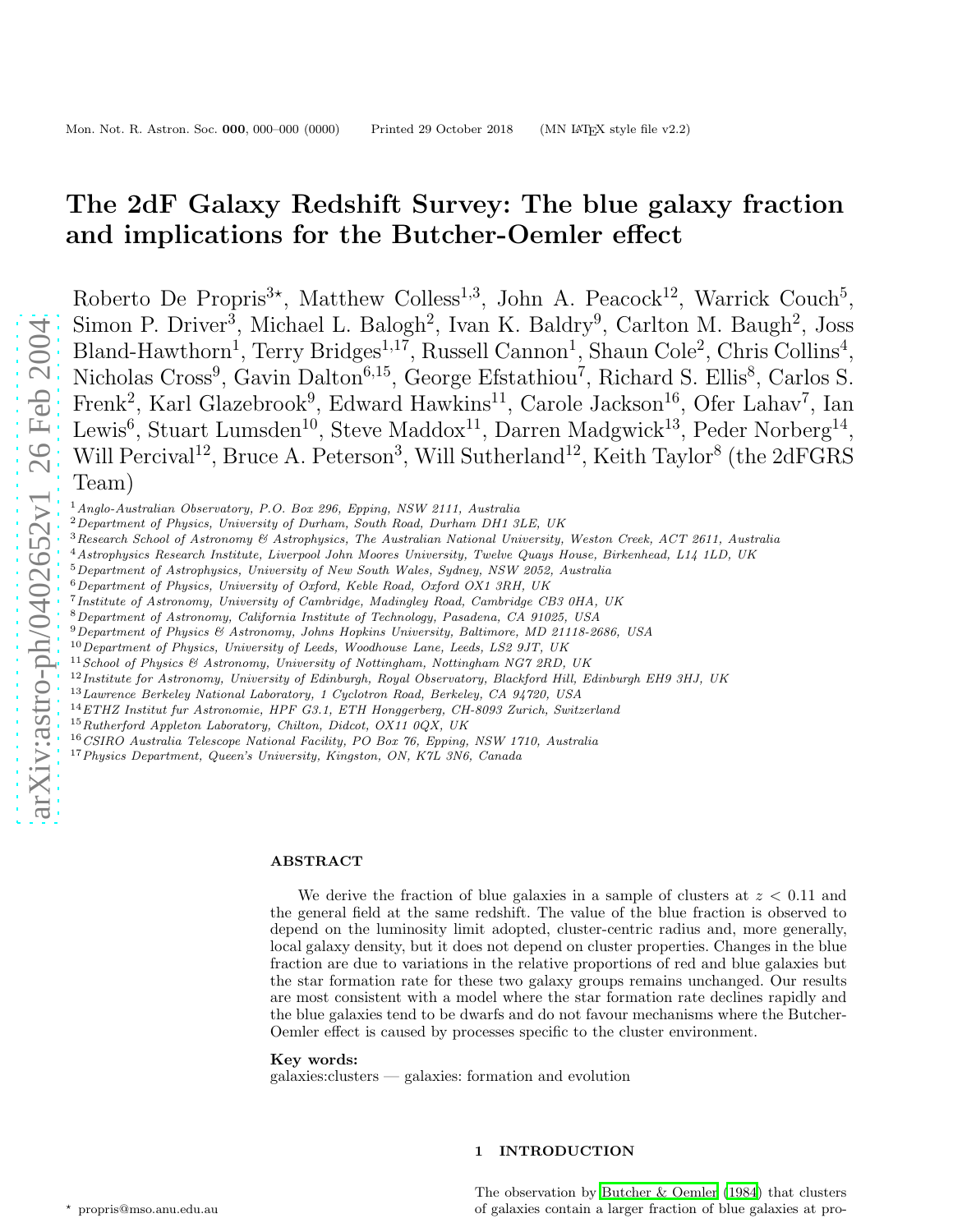gressively higher redshift (the Butcher-Oemler effect) contributed to the establishment of the current view of clusters as sites of active galaxy evolution, in which environmental influences dramatically alter the morphologies and star formation histories of their members.

However, as the number of clusters observed has increased, it has become clear that the Butcher-Oemler effect is not solely or simply an evolutionary trend. The large scatter observed in the blue fractions for clusters in narrow redshift ranges [\(Smail et al. 1998](#page-8-1); [Margoniner & de Carvalho](#page-8-2) [2000](#page-8-2); [Goto et al. 2003a](#page-8-3)) implies the existence of environmental effects, which may compete with, and possibly mimic, evolutionary trends, if the cluster samples evolve with redshift.

Studies of the original Butcher-Oemler sample lend support to this scenario: [Newberry et al. \(1988\)](#page-8-4) measured the surface densities and velocity dispersions of seven Butcher-Oemler clusters and found that the high and low redshift sample differ. Andreon  $&$  Ettori (1999) show that the Xray luminosity of high redshift Butcher-Oemler clusters is higher than that of low redshift clusters, although the X-ray luminosity function of clusters does not evolve to  $z \sim 0.8$ [\(Holden et al. 2002](#page-8-5)), arguing that the high redshift sample does not represent the progenitors of modern-day clusters. Similarly, both [Smail et al. \(1998](#page-8-1)) and [Fairley et al. \(2002](#page-8-6)) find a low blue fraction in their samples of X-ray selected clusters.

The blue fraction has also been observed to depend on a number of other factors, such as: the luminosity limit used and the cluster centric distance [\(Ellingson et al. 2001;](#page-8-7) [Goto et al. 2003a](#page-8-3)), richness [\(Margoniner et al. 2001\)](#page-8-8), cluster concentration [\(Butcher & Oemler 1984](#page-8-0)) and, possibly, the presence of substructure [\(Metevier et al. 2000](#page-8-9)). These findings point to the necessity of understanding environmental effects on the blue fraction in order to disentangle evolutionary trends from selection biases in studies of clusters at high redshift.

The aim of the present paper is to study how the fraction of blue galaxies varies as a function of cluster properties and in the field at the same redshift in the local universe, in order to analyse the effects of environment in isolation from the evolutionary trends that give rise to the Butcher-Oemler effect. [Lewis et al. \(2002](#page-8-10)) and [Balogh et al. \(2003](#page-7-1)) have recently discussed how the star formation rate, as measured from the H $\alpha$  equivalent width, varies with environment within the 2dFGRS sample. However, colours provide a measure of the average star formation histories over longer timescales than  $H\alpha$  and may therefore better reflect the influence of environment on galaxy properties, especially if the mechanisms responsible for the Butcher-Oemler effect operate on longer time frames, as is the case for harassment [\(Moore et al. 1996](#page-8-11)), for instance.

The structure of this paper is as follows: in the next section we present our analysis; selection of clusters, cluster members and a comparison field sample, definition of the radial and luminosity limits used, k-corrections, colourmagnitude relations, density measurements and a discussion of how the blue fraction and its error are measured. The main results are detailed in §3. below and we discuss these in §4. Throughout this paper we adopt a cosmology with  $\Omega_M = 0.3$ ,  $\Omega_{\Lambda} = 0.7$ . It is normal to define  $h \equiv H_0/100 \text{ km s}^{-1} \text{ Mpc}^{-1}$ : here we suppress the h scaling,

so that the full explicit meaning of Mpc in length units is  $h^{-1}$ Mpc; for absolute magnitudes M stands for  $M + 5 \log_{10} h$ .

## 2 ANALYSIS

In this work, we analyse how the blue fraction of galaxies varies as a function of cluster properties and field density at  $z < 0.11$ ; our purpose is to provide a local reference for studies of galaxy colour evolution in high redshift clusters (the Butcher-Oemler effect). It is therefore useful to reproduce, in our analysis, some of the features of the original [Butcher & Oemler \(1984](#page-8-0)) study, as this is the basis for most current work on the evolution of stellar populations of cluster galaxies.

The original analysis of [Butcher & Oemler \(1984](#page-8-0)) defined blue galaxies as being (i) within a radius containing 30% of the cluster population; (ii) brighter than a noevolution k–corrected  $M_V = -20$  and (iii) bluer by 0.2 magnitudes in  $B - V$  (no-evolution and k–corrected) than the colour-magnitude relation defined by the cluster early-type galaxies. Below we describe how we implemented these prescriptions for our dataset.

#### 2.1 Cluster and member selection

The clusters analyzed here are those studied by [De Propris et al. \(2003a](#page-8-12)) in their paper on the composite galaxy luminosity function. This sample consists of 60 clusters at  $z < 0.11$  containing at least 40 spectroscopic members and with average 85% completeness. Although these clusters share, to some extent, the biases of the Abell, APM and EDCC catalogues from which they were originally drawn (see De Propris et al. 2002 for details), these 60 objects provide an at least approximately complete and volume limited ensemble of nearby clusters, spanning a large range of properties (such as richness and velocity dispersion) determined from the same data [\(De Propris et al.](#page-8-13) [2002](#page-8-13)).

Cluster membership was determined via a 'double gapping' method, as described in greater detail in [De Propris et al. \(2002](#page-8-13)): for each putative cluster centre and redshift, we first required that the likely cluster members be surrounded by 1000 km s<sup>-1</sup> gaps on either side of the redshift distribution; we next computed a first estimate for the mean cz and velocity dispersion  $(\sigma_r)$  and ranked all galaxies in order of distance from the mean cz. If galaxies had a 'gap' in redshift space from their neighbour larger than our first estimate of  $\sigma_r$  all galaxies with a faster or slower velocity were excluded. This procedure yields a sample of cluster members which is likely to be relatively uncontaminated by interlopers (i.e. field galaxies with appropriate redshift but not dynamically bound to the cluster).

### 2.2 Aperture and luminosity selection

We calculate  $r_{30}$  (the original aperture used by Butcher & Oemler 1984) by using all cluster members within a 3 Mpc radius from the central galaxy. We then choose an aperture than includes 30% of these galaxies. It is observed that the value of  $r_{30}$  varies depending on cluster dynamics and central concentration. For this reason it may be generally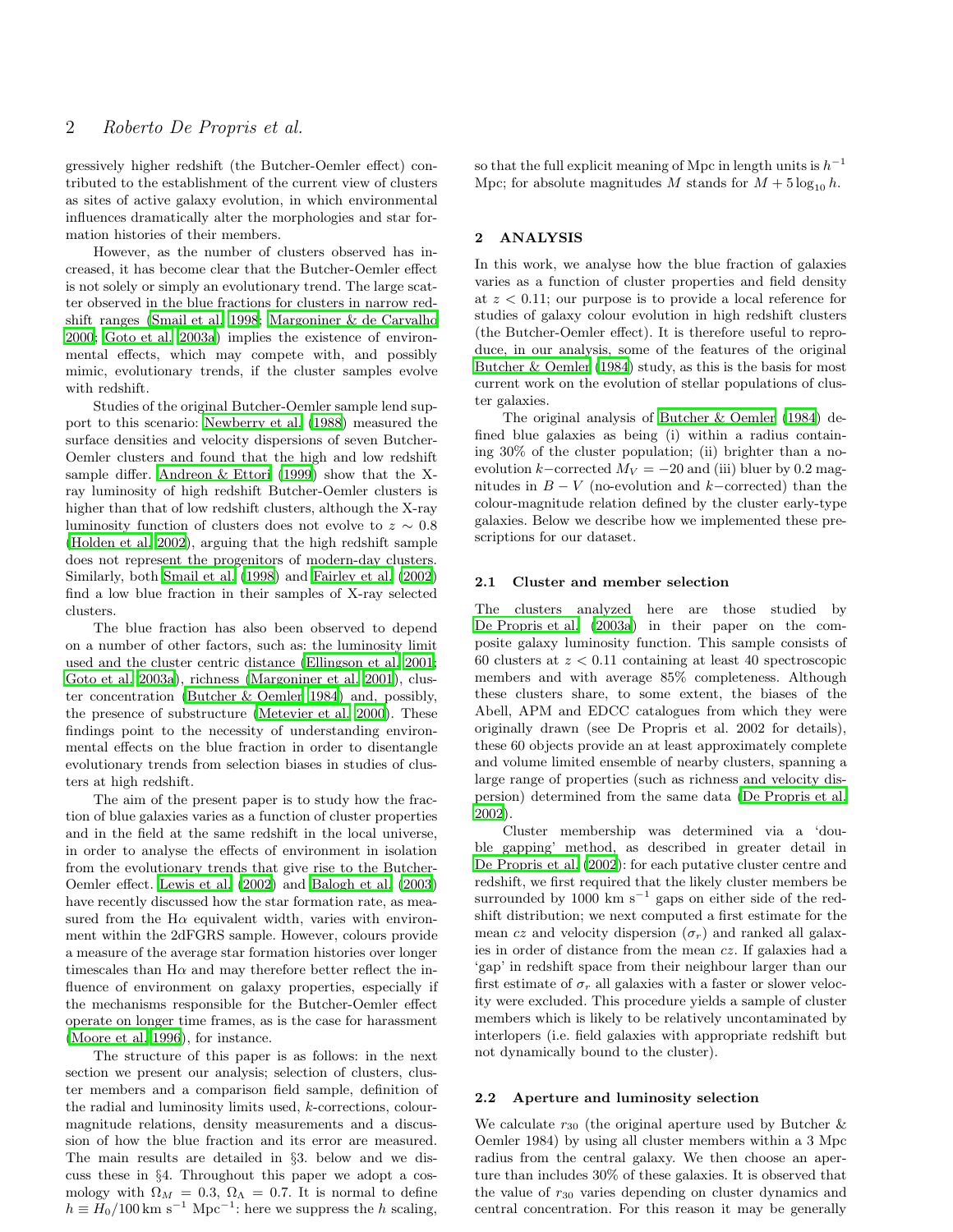more appropriate to use apertures based on cluster dynamical properties, in order to insure that all galaxies considered share the same environment in all clusters. [Ellingson et al.](#page-8-7)  $(2001)$  $(2001)$  advocate using  $r_{200}$ , the radius at which the cluster is 200 times denser than the general field [\(Carlberg et al.](#page-8-14) [1997](#page-8-14)), or its multiples. This is defined as:

$$
r_{200} = \frac{\sqrt{3}\sigma_r}{10H(z)}\tag{1}
$$

where  $H(z)$  represents the redshift-dependent Hubble constant. In the following, we will use both  $r_{200}$  and  $r_{200}/2$  for our analysis.

The original limit by [Butcher & Oemler \(1984](#page-8-0)) corresponds to approximately 1.8 magnitudes below the M<sup>∗</sup> point. Here, we use a magnitude limit 1.5 magnitudes fainter relative to our computed  $M^*$  and we also analyse the effects of using fainter limits. This allows us to study a more consistent sample of galaxies in all clusters.

#### 2.3 k-corrections

 $B_{\rm J} - R_{\rm F}$  colours for all 2dFGRS galaxies were derived using data from the SuperCosmos survey [\(Hambly et al. 2001](#page-8-15)). Given the colours and redshifts we derived a k-correction in the following way.

The KCORRECT package [\(Blanton et al. 2003a](#page-8-16)) fits a combination of templates to galaxy colour data, and thus yields a consistent k-correction. Although only two bands are available for the 2dFGRS, this approach was validated by fitting the full DR1 ugriz data, then comparing with the result of fitting gr only. The differences in K-correction are generally at the 0.01 mag. level.

The main problem with KCORRECT is that the templates are unable to describe extremely red galaxies  $(B<sub>J</sub> R_F = 1.26$  corresponding to  $g - r = 0.87$ , and so a consistent k-correction cannot be obtained. In such cases, we took an alternative approach, based on the models of [Bruzual & Charlot \(2003](#page-8-17)). Each galaxy was modelled by a single burst, varying the age until the observed colour was matched at the given redshift. This age is degenerate with metallicity; in practice, we assumed 0.4 times Solar metallicity  $(Z = 0.008)$ , except for very red galaxies where a current age of  $> 13$  Gyr was required. In these cases, the current age was set at 13 Gyr and the metallicity increased until the colour was matched. For red galaxies, k-corrections deduced in this way agree almost exactly with the results of kcorrect, and we were able to match smoothly from one to the other to deal with the very red galaxies that KCORRECT cannot model. The results differ for extremely blue galaxies (at the 0.1 mag. level), but a single burst is a rather unrealistic model in such cases and the results of KCORRECT are to be preferred where they are consistent.

The fitting functions given below describe the kcorrection results for all colours of practical interest at  $z < 0.3$ , to within a maximum error of about 0.02 mag. Given the intrinsic uncertainties in both photometric modelling and calibration, and in the interests of clarity, these residuals were ignored and the fit was treated as exact.

$$
k(BJ) = (-1.63 + 4.53x)y - (4.03 + 2.01x)y2 - \frac{z}{1 + (10z)^{4}}
$$
 (2)

$$
k(R_{\rm F}) = (-0.08 + 1.45x)y - (2.88 + 0.48x)y^{2}
$$
 (3)

where

$$
x = B_{\rm J} - R_{\rm F} \tag{4}
$$

$$
y = z/(1+z) \tag{5}
$$

#### 2.4 Colour-magnitude relations

For all clusters, we determine the colour-magnitude relation by carrying out a least absolute deviation regression fit to the observed colour distribution [\(Armstrong & Kung 1978](#page-7-2)). The average observed slope is about  $-0.019 \pm 0.003$ , consistent with the relation observed in the Coma galaxies for  $V - R$  (Eisenhardt et al. 2004, in preparation). There appears to be some cluster-to-cluster variation in the slope, but this may be due to small number statistics in some cases.

We carry out the same analysis for field galaxies, but we divide the sample according to local density (see below for details). The slope for the field galaxies is  $\sim -0.013 \pm 0.001$ . These slopes were calculated robustly and jackknife resampling was then used to compute the errors on the values of the slopes. The slopes of the relations for field and cluster galaxies appear to be different at about the  $2\sigma$  level, but we do not regard this as compelling (cf., Hogg et al. 2004 for a similar study from Sloan colours).

The 2dFGRS SuperCosmos colours can be transformed to the SDSS  $q$  and  $r$  bands using the following equations:

$$
B_{\rm J} = g + 0.15 + 0.13(g - r) \tag{6}
$$

$$
R_{\rm F} = r - 0.13\tag{7}
$$

A difference in  $B - V$  of 0.2 magnitudes from the ridge line defined by early-type galaxies is equivalent to a 0.2 magnitude difference in  $g - r$  [\(Goto et al. 2003a](#page-8-3)). From the above equation we then derive that the corresponding difference in  $B_J - R_F$  is 0.23 magnitudes. Fig. 1 shows the colourmagnitude relation and the colour distribution, marginalised over the derived colour magnitude relation, for a few representative clusters.

#### 2.5 Calculation of local density

For field galaxies, the only relevant 'environmental' property is their local density. We calculate this by computing the number of galaxies to  $M_{B_1} = -19$  in an 8 Mpc sphere centred on each galaxy, with appropriate completeness corrections. A detailed description of this procedure is given in [Croton et al. \(2004](#page-8-18)). Unfortunately, this assumes that all radial velocities are due to the smooth Hubble flow and can be used as proxies for distance. This is not applicable in the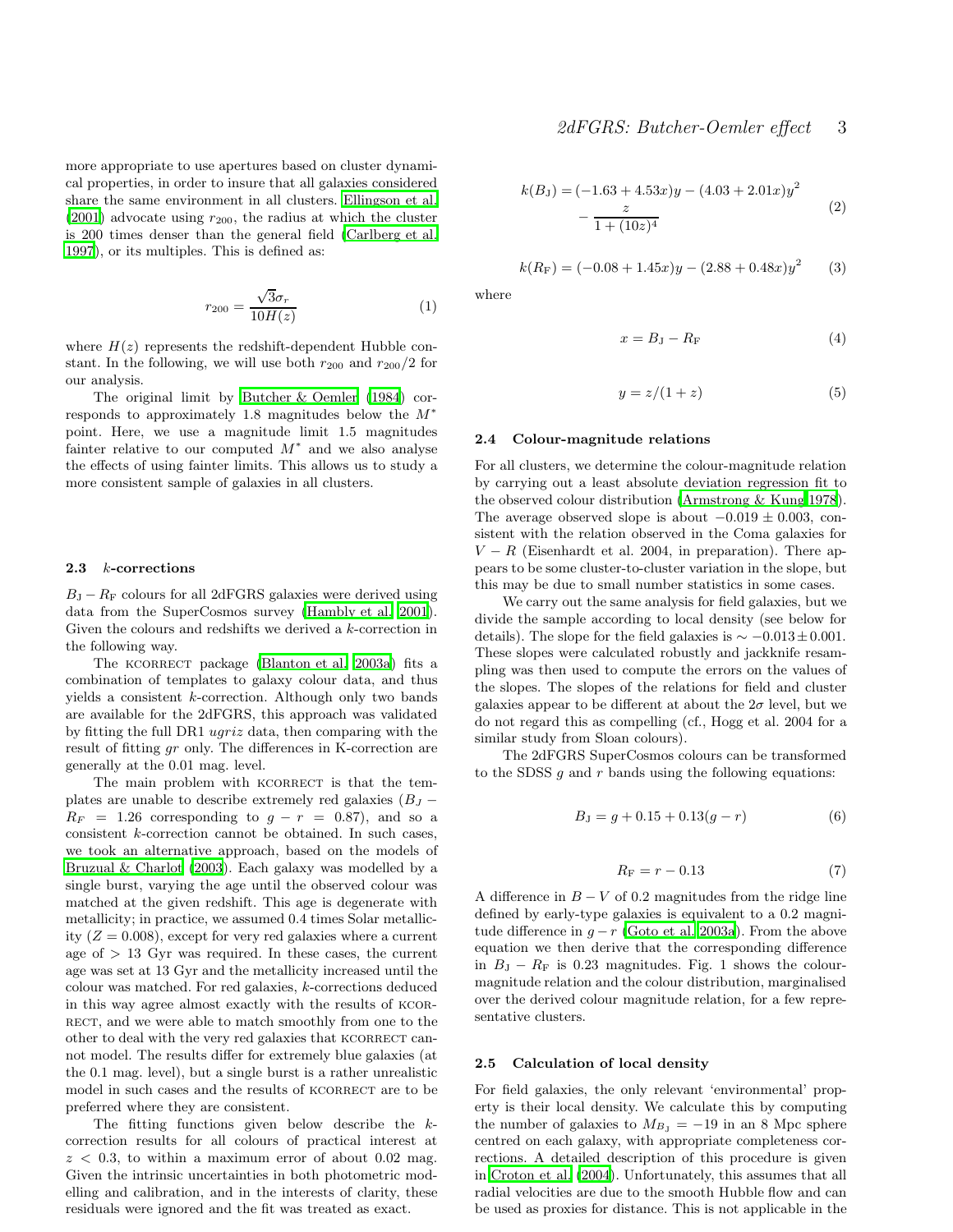

Figure 1. Colour-magnitude relation (left) and histogram (right) of marginalised colour distribution (opposite each colour-magnitude relation) for four representative clusters. The arrow in the histogram indicates the blue/red separation (see text)

cluster environment, where the galaxies have turned around and no longer participate in the cosmological expansion (see, e.g., Cooperstock et al. 1998). For clusters, therefore, we assume that all members are effectively within  $r_{200}$  and calculate the density in an 8 Mpc sphere containing only cluster members. This places the density for cluster galaxies on the same scale as that used for field galaxies. As we note below, this is likely to be a slight underestimate of the actual density (as some members may exist beyond the virial radius).

## 2.6 Calculation of the blue fraction

Calculation of the error in the derived blue fraction has been carried out with a variety of recipes. Here we derive the appropriate formulation for our sample of cluster members. Note that if the numbers of red and blue galaxies are determined via background subtraction, extra contributions to the error statistics due to clustering need to be included.

The blue fraction is defined as the ratio of  $m$  blue galaxies observed out of  $n$  total galaxies. Assuming that  $m$  and n obey Poisson statistics, the blue fraction is:

$$
f_b = m/n \tag{8}
$$

and its likelihood has the same form independent of whether we assume Poisson or binomial statistics (i.e. with  $n$  fixed in advance):

$$
L \propto f_b^m (1 - f_b)^{n - m} \tag{9}
$$

whose maximum is, trivially,  $m/n$ . Therefore the variance of the blue fraction is:

$$
\sigma^{2}(f_{b}) = \left(\frac{d^{2} \ln L}{df_{b}^{2}}\right)^{-1} = \frac{m(n-m)}{n^{3}} \tag{10}
$$

This is incorrect for  $m = 0$  because  $dL/df \neq 0$  for  $m = 0$ . In that case we ask what  $f_b$  yields likelihood equal to  $\exp(-1/2 f_{max})$ . This is approximately  $1/2n$ , which is a reasonable error bar to adopt for the  $m = 0$  case.

In our analysis we only use spectroscopically confirmed cluster members. Since the redshift sample is  $B_J$  selected, without regard to colour, this should not bias the result, especially given our high completeness (cf. Ellingson et al. 2001 for a similar approach to data in the CNOC2 survey).

#### 3 RESULTS

## 3.1 Luminosity and radial dependence

The blue fraction depends on the luminosity limit and on the aperture used to include members [\(Margoniner & de Carvalho 2000](#page-8-2); [Ellingson et al. 2001](#page-8-7)). We analyse these dependencies here, using our sample. Fig. 2 shows the blue fraction, calculated to  $M^* + 1.5$ , vs.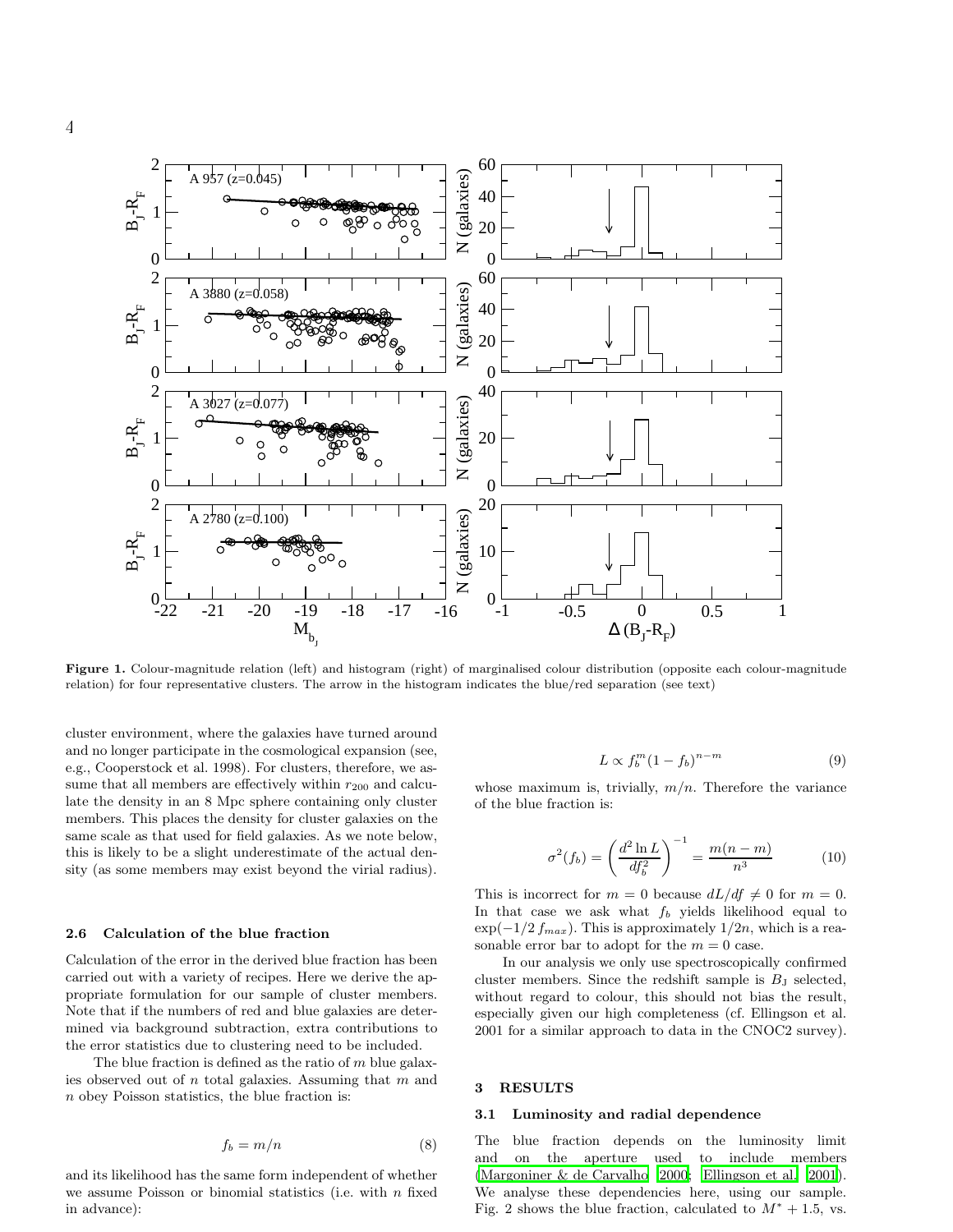

Figure 2. The blue fraction to  $M^* + 1.5$  for all clusters, in all three apertures considered

z for all three radii we consider:  $r_{30}$ ,  $r_{200}$  and  $r_{200}/2$  (where M<sup>∗</sup> is taken from De Propris et al. 2003a). This plot shows that there is no dependence of the blue fraction on redshift and that therefore our sample of objects is adequate to study environmental trends in isolation from the effects of evolution. Unless otherwise specified, we refer to this blue fraction as  $f_b$  for the remainder of this paper.

Inspection of Fig. 2 shows that there is considerable scatter in the derived blue fraction. This is consistent with previous studies of local and X-ray selected samples [\(Smail et al. 1998](#page-8-1); [Margoniner et al. 2001](#page-8-8); [Goto et al.](#page-8-3) [2003a](#page-8-3)). We compare the distribution of points with a Gaussian distribution with mean and standard deviation derived from a weighted fit to the data. The distribution shows significant skewness and a  $\chi^2$  test yields probabilities below 10<sup>−</sup><sup>3</sup> that the data points are consistent with a single value of  $f<sub>b</sub>$ . This suggests that the scatter observed is a real property of the sample.

We plot the mean values of  $f_b$  as a function of the magnitude limit used for all three apertures in Fig. 3. A t−test shows that the distributions have significantly different means: the blue fraction increases as a function of radius and as a function of luminosity. This is consistent with previous findings by [Margoniner et al. \(2001](#page-8-8)) and [Ellingson et al.](#page-8-7) [\(2001](#page-8-7)) and implies that the the blue galaxies are intrinsically faint objects and reside preferentially in the cluster outskirts.



Figure 3. Mean values of the blue fraction as a function of luminosity and aperture

#### 3.2 Dependence on cluster properties

We will next consider how the blue fraction depends on cluster properties derived from our original study [\(De Propris et al. 2002](#page-8-13)): Bautz-Morgan type, richness, presence of substructure, velocity dispersion and concentration.

The Bautz-Morgan type measures the dominance of the brightest cluster galaxy relative to the rest of the cluster population. It is used as an indicator of dynamical evolution, where the brightest galaxy evolves via the merger of M<sup>∗</sup> galaxies at the cluster center. Velocity dispersion provides a measure of the cluster mass (assuming the clusters to be virialized) and of the relative speed of galaxy encounters (which is important for some of the mechanisms for the origin of the Butcher-Oemler effect). Richness, as measured from the number of galaxies brighter than  $M_{b_1} = -19$ [\(De Propris et al. 2003a](#page-8-12)), is an indicator of cluster mass and mean density. We consider the probability that a cluster contains substructure, using the Lee-Fitchett statistics [\(Fitchett 1988](#page-8-19)). Although there is no metric to determine the amount of substructure a cluster contains, the probability of its being significantly substructured provides a measure of the amount of recent merging a cluster has undergone and therefore may allow us to estimate how recently the cluster has formed. Finally, we consider the dependence on cluster concentration, defined as

$$
C = \log(r_{60}/r_{20})
$$
 (11)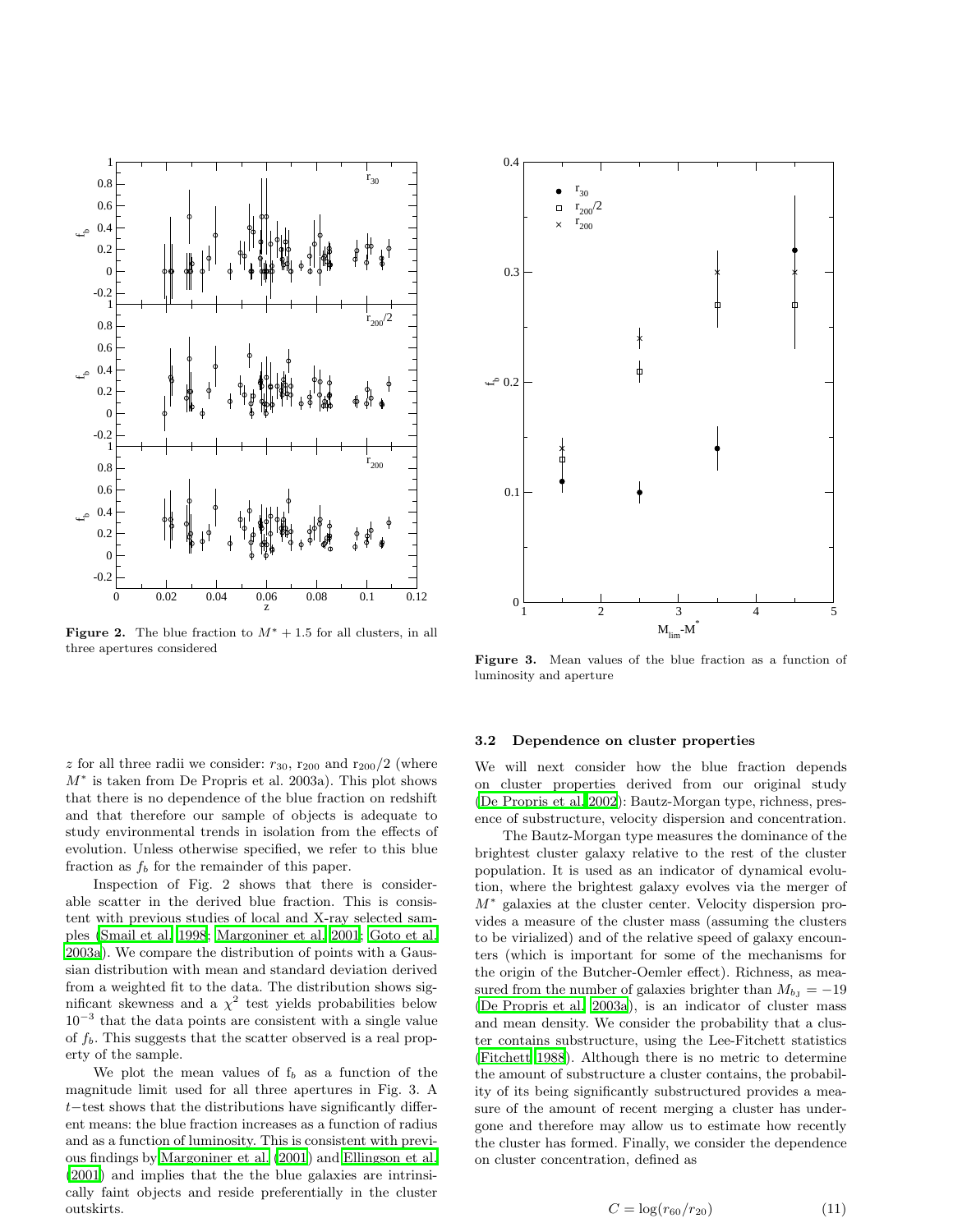

Figure 4. Dependence of the measured blue fraction on cluster properties for the  $r_{200}/2$  aperture

where  $r_{20}$  and  $r_{60}$  are the radii containing 20% and 60% of the cluster population, respectively.

Fig. 4 shows how the blue fraction (to  $M^*+1.5$ ) depends on these five variables. We only plot the case corresponding to  $r_{200}/2$  for economy of space, but the results are similar in all three apertures. In no case is there any clear evidence of any dependence of the blue fraction on Bautz-Morgan type, richness, velocity dispersion, probability of substructure or concentration. This is confirmed by a non-parametric Spearman test, which returns low correlation probabilities in all instances.

#### 3.3 Density dependence in the field

We have selected a sample of field galaxies from the 2dFGRS galaxy redshift survey with the same redshift distribution as the clusters. For each galaxy we derived the local density in an 8 Mpc sphere (Croton et al. 2004). From this sample we determine the blue fraction as a function of local density in Fig. 5.

The blue fraction follows a well defined linear trend, becoming higher in low density regions. This trend can be extended to clusters, whose behaviour is then simply the more extreme version of the relation between  $f<sub>b</sub>$  and local density as observed in the general field.

Galaxies then display a bimodal distribution in colour space, with well-defined red and blue wodges, whose relative populations change with density. This represents a confirma-



Figure 5. The blue fraction in the general field as a function of local density (filled circles) and the mean for all clusters within  $r_{200}/2$  (open square). Density is defined within 8 Mpc spheres as in Croton et al. (2004). For clusters we use the number of galaxies within  $r_{200}$  and assume that all cluster members are within this sphere in our calculation of density. Because this is likely to be a slight underestimate, we indicate in the figure that this density is only a lower limit.

tion of the trends observed by the SDSS in their more extensive photometry [\(Hogg et al. 2003](#page-8-20); [Blanton et al. 2003b](#page-8-21)).

It is interesting to compare how the relative star formation rates, as measured from  $H\alpha$  equivalent widths, vary with density or with the only properties that, in clusters, appear to affect the blue fraction, luminosity and radius (computing absolute star formation rates is difficult with 2dF data, as the spectra are not easy to flux calibrate, but  $H\alpha$  equivalent widths can be used to provide an estimate of the relative star formation rate within the sample). The  $H\alpha$ equivalent widths were computed using Gaussian line fitting with a small  $(2 \text{ Å})$  correction for underlying line absorption. No dust extinction correction was carried out. A full description of the procedures used can be found in [Lewis et al.](#page-8-10) [\(2002](#page-8-10)), especially their section 2.4.

The variation of  $H\alpha$  equivalent width with density, luminosity and radius is shown in Fig. 6 and 7. for red and blue galaxies in both environments. We see that, while the blue fraction changes the mean relative star formation rate does not. The bimodal behaviour observed in the colours extends to the  $H\alpha$  equivalent width, as noticed by [Balogh et al.](#page-7-1) [\(2003](#page-7-1)). The changes in blue fraction and  $H\alpha$  equivalent width as a function of density are due to changes in the relative fractions of quiescent and star forming galaxies.

## 4 DISCUSSION

We have determined the fraction of blue galaxies in a sample of nearby clusters and in the general field at the same redshift. Although the blue fraction varies considerably from cluster to cluster, we find that the variation is a real property of the sample and not due to statistical noise.

The mean value of the blue fraction is  $0.11 \pm 0.01$ for galaxies within  $r_{30}$  and  $0.13 \pm 0.01$  for galaxies within  $r_{200}/2$ . These are higher than the value of  $0.03 \pm$ 0.09 from [Margoniner & de Carvalho \(2000](#page-8-2)),  $\sim$  0.07 from [Margoniner et al. \(2001](#page-8-8)) and  $\sim 0.07$  from [Pimbblet et al.](#page-8-22)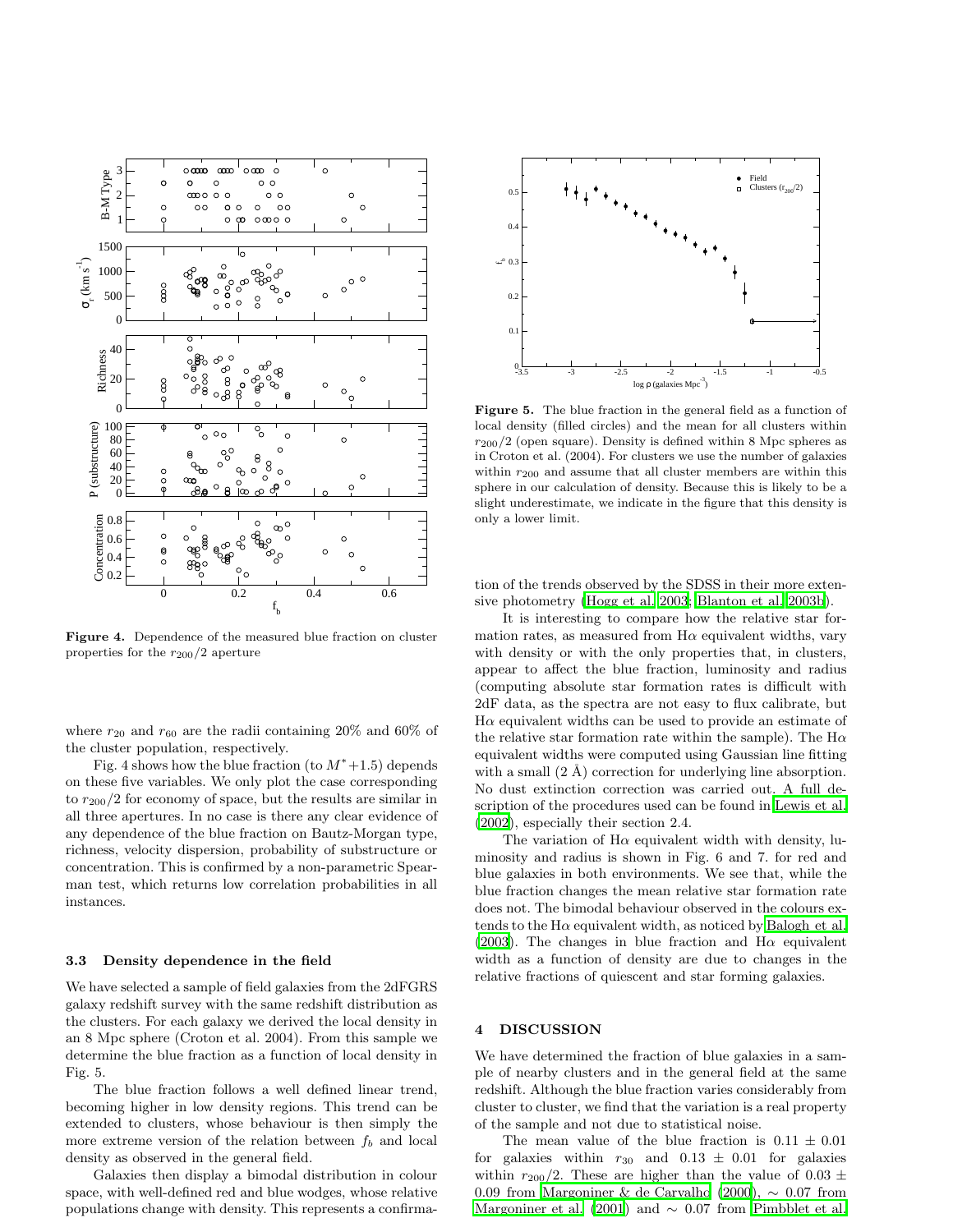

**Figure 6.** Median H $\alpha$  equivalent widths (in Angstroms) for blue and red galaxies in the field as a function of density. Errors are interquartile means. The errors for the red galaxies are smaller than the symbols.

 $(2002)$  $(2002)$  at  $z < 0.11$ , although they are within the errors. One possibility for this discrepancy lies in the possibility of blue interlopers from the field population being included in our redshift sample [\(Diaferio et al. 2001\)](#page-8-23). We have calculated the level of contamination by integrating the field luminosity function of [Madgwick et al. \(2002](#page-8-24)) over the appropriate luminosity range and within the pseudo-volume defined by the aperture used and the range in velocities spanned by cluster galaxies. The blue fraction for this sample was calculated from our density-dependent blue fraction. The average level of contamination is  $0.08 \pm 0.06$  but this depends critically on assumptions concerning the mean density of galaxies in cluster outskirts (which influence both the normalization and the fraction of blue interlopers as per Fig. 5). In addition, there are contributions to the error from both Poisson and clustering statistics. The number of blue galaxies is, in any case, small and therefore the level of contamination is uncertain and the error in its estimate quite large. We therefore ignore the issue of possible contamination of our spectroscopic sample of cluster members.

• A first conclusion to be drawn from the derived blue fractions is that few clusters have  $f_b > 40\%$  and none has  $f_b > 60\%$ .

Since this sample of clusters is, at least to first order, complete and volume limited, it represents a fair sampling of the range of blue fractions encountered in cluster environments. By contrast, samples of clusters at high redshift contain at least a few objects with blue fractions in excess of 40% (Fairley et al. 2002, La Barbera et al. 2003 and references therein). This would suggest that the observed evolution is real: contamination in our sample (if real) should only make the local blue fraction lower, while high redshift clusters are drawn from the high richness envelope that contains few local clusters with high  $f<sub>b</sub>$ . However, it is possible that optically selected clusters at high redshift tend to contain higher fractions of blue galaxies because these make them more conspicuous in blue plates.

• The blue fraction appears to depend on the lumi-



Figure 7. Median H $\alpha$  equivalent widths (as in Fig. 6) for blue and red galaxies in clusters as a function of luminosity and radius. Errors are interquartile means.

nosity limit and cluster centric radius used (Fig. 3), as previously found by [Margoniner & de Carvalho \(2000](#page-8-2)) and [Ellingson et al. \(2001\)](#page-8-7).

This behaviour is similar to that observed for dwarf galaxies in Coma and Abell 2218: [Pracy et al. \(2003\)](#page-8-25) have shown that dwarfs have a steeper luminosity function at larger cluster centric radii and are preferentially found at large distances from the cluster core, with these trends being stronger for the faintest dwarfs. Similar trends may have been observed for galaxies in the Coma cluster [\(Beijersbergen et al. 2002](#page-7-3)) and appear to persist in the  $z \sim 0.4$  CNOC sample. To the extent that present-day clusters and their populations represent proxies for high redshift objects, these observations imply that a proportion of the blue galaxies are intrinsically low luminosity objects.

• There is no dependence of the blue fraction on cluster properties (Fig. 4). The lack of correlation of the blue fraction with cluster properties suggests that the star formation rate, or its decrease, is not related to the large scale structure: therefore, mechanisms which involve cluster-wide effects, such as ram stripping by the cluster gas, tides, which depend on the cluster mass, or harassment, whose efficiency is proportional to velocity dispersion, are disfavoured by the present study, as well as other explanations that depend on processes specific to the cluster environment. However, as [Balogh et al. \(2003](#page-7-1)) show, the star formation rate is affected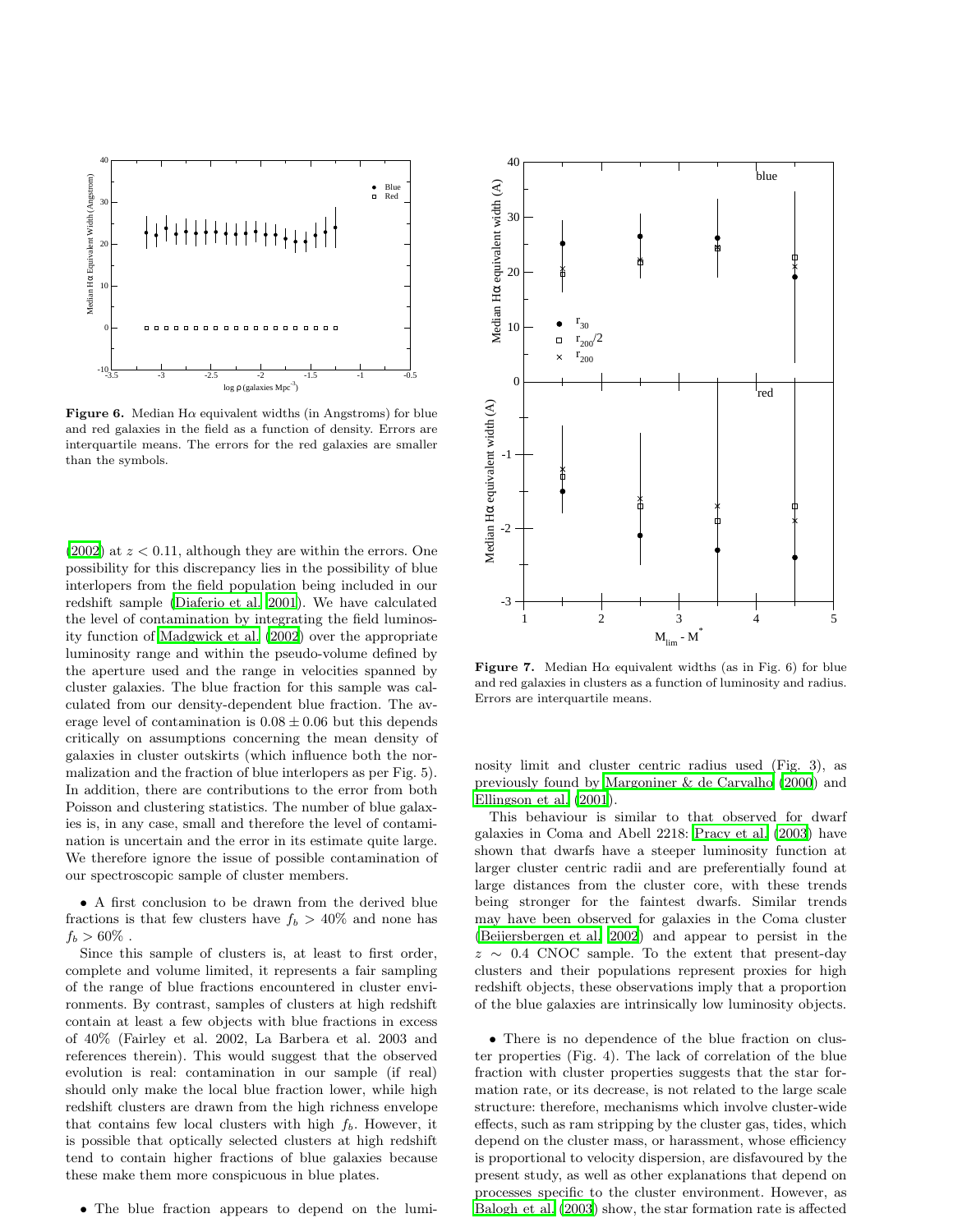by local processes and close interactions are a viable mechanism for the origin of the blue fraction.

The above is apparently in contrast with some previous studies: [Metevier et al. \(2000\)](#page-8-9) claim that clusters containing large amounts of substructure have higher blue fractions and interpret this in terms of a shock model during collisions of subclusters. However, their result is based on three clusters and may not be valid for the general population. [Margoniner et al. \(2001](#page-8-8)) and [Goto et al. \(2003a](#page-8-3)) suggest that the blue fraction depends on richness. One possibility is that, since they use a fixed 0.7 Mpc aperture, and given the radial dependence observed in Fig. 3, that a spurious richness dependence may be induced by aperture effects. We have derived blue fractions for a 0.7 Mpc aperture in our clusters and tested for correlation with richness but failed to detect a significant signal. Similarly, we failed to detect any correlation with richness if we use the same luminosity range as [Margoniner et al. \(2001\)](#page-8-8). However, we see in Fig. 4 that rich clusters tend not to have large blue fractions and we also observe that the blue fraction in the 0.7 Mpc aperture shows large scatter. If the sample used by [Margoniner et al. \(2001](#page-8-8)) and [Goto et al. \(2003a](#page-8-3)) is biased towards richer clusters at high redshift, the combination of these two effects may produce a spurious correlation.

• We observe that the blue fraction exhibits a strong dependence with local density in the general field (Fig. 5) and that the cluster value represents a continuation of this trend to higher density regimes.

This suggests that the same processes are responsible for the Butcher-Oemler effect in all environments and that these mechanisms vary smoothly as a function of density. Again, this implies that cluster-specific processes are not likely causes of changes in the blue fraction, but local mechanisms whose efficiency varies smoothly with density, such as interactions [\(Lavery & Henry 1988](#page-8-26); [Couch et al.](#page-8-27) [1998](#page-8-27)), may be viable explanations.

• The relative star formation rate for the blue galaxies does not appear to decrease as a function of density (Fig. 6) or as a function of luminosity or radius in clusters (Fig. 7).

This implies that changes in the blue fraction are solely due to changes in the relative fractions of red (quiescent) and blue (star-forming) galaxies. The trends we observe can be roughly reproduced by using the density-dependent luminosity functions of [Croton et al. \(2004](#page-8-18)) for early- and late-type galaxies and the type-dependent cluster luminosity functions of [De Propris et al. \(2003a](#page-8-12)) and simply assuming that early-type galaxies are red and late types are blue. This suggests that the simple model presented in [De Propris et al. \(2003a](#page-8-12)), where galaxies simply moved between spectral types without number or luminosity evolution, provides, heuristically, a good representation of galaxy evolution.

One possible caveat is that, by selecting blue galaxies, we have automatically selected for galaxies with  $H\alpha$  emission, while morphologically selected samples show declining star formation rates as a function of density [\(Gomez et al.](#page-8-28) [2003](#page-8-28); [Goto et al. 2003b\)](#page-8-29). However, the observation that blue cluster galaxies have the same  $H\alpha$  equivalent width as their counterparts in the field is non-trivial, because lower (but

non-zero) star formation rates will lead to weaker  $H\alpha$  emission, while the colour would remain blue by our definition. This is in contrast, for instance, with models where galaxies are 'choked' in clusters [\(Balogh et al. 2000\)](#page-7-4).

The above argues for a model where star formation declines over relatively short timescales, leading to the bimodal distribution in  $H\alpha$  observed by [Balogh et al. \(2003](#page-7-1)), and galaxy colours evolve quickly to the red envelope, producing the colour bimodality observed here and in the SDSS [\(Hogg et al. 2003](#page-8-20); [Blanton et al. 2003b\)](#page-8-21). As in [De Propris et al. \(2003a](#page-8-12)) this is possible if the optical colour is dominated by the young population but the majority of light is provided by the underlying old stars, so that once the star formation is extinguished galaxy colours quickly evolve on to the passive locus. [Shioya et al. \(2002](#page-8-30)) have shown that truncating the star formation of spiral galaxies in the field leads them on to the colour-magnitude relation defined by the Coma E/S0 galaxies, but that this process is inefficient for the more massive galaxies and is viable only for low mass spirals. When we consider the radial and luminosity trends, one possible interpretation is that a large fraction of the blue galaxies are actually dwarfs undergoing episodes of star formation, as also suggested by a number of other lines of evidence [\(Rakos et al. 1997](#page-8-31); [Couch et al. 1998](#page-8-27); [De Propris et al. 2003b](#page-8-32)). However, we caution the reader that since our sample of cluster and field galaxies is local, we cannot properly discuss the origin of the blue fraction at higher redshift.

A complication in interpreting these data is that the observed correlations of  $f_b$  and  $H\alpha$  with density on large scales imply that the environment today is not affecting the properties of the population and therefore we are unable to observe galaxy evolution in progress but just its end result. This implies that identifying the mechanisms responsible for the Butcher-Oemler effect in the local universe is problematic. Surveys at intermediate redshifts (e.g. DEEP2, VIMOS) may be able to witness the main phases of galaxy evolution.

# ACKNOWLEDGEMENTS

We are indebted to the staff at the Anglo-Australian Observatory for their tireless effort and assistance in supporting 2dF during the course of the survey. We are also grateful to the Australian and UK time assignment committees for their continued support for this project. The work of Warrick J. Couch is supported by a grant from the Australian Research Council. Michael L. Balogh acknowledges PPARC fellowship PPA/P/S/2001/00298. We wish to thank the referee, Tomotsugu Goto, for an useful report, which greatly improved the clarity of this paper.

# **REFERENCES**

- <span id="page-7-0"></span>Andreon S., Ettori S. 1999, ApJ, 516, 647
- <span id="page-7-2"></span>Armstrong R. D., Kung M. T. 1978, Appl. Stat. 27, 363
- Balogh M. L., Navarro J. F., Morris S. 2000, ApJ, 540, 113
- <span id="page-7-4"></span><span id="page-7-1"></span>Balogh M. L. et al. 2003, MNRAS, in press
- <span id="page-7-3"></span>Beijersbergen M., Hoekstra H., van Dokkum P., van der Hulst T. 2002, MNRAS, 329, 385